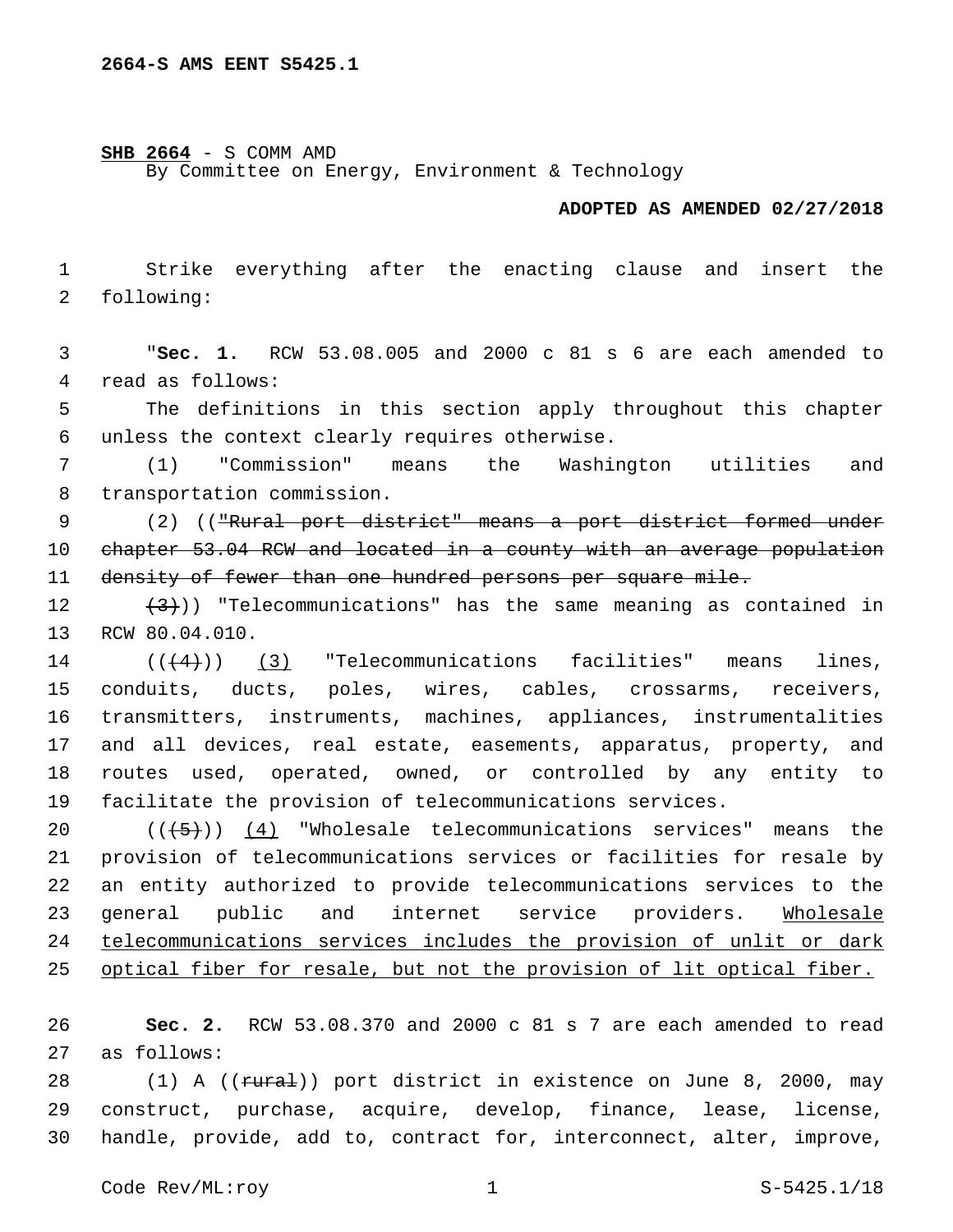repair, operate, and maintain any telecommunications facilities within or without the district's limits for the following purposes:

3 (a) For the district's own use; and

 (b) For the provision of wholesale telecommunications services within or without the district's limits. Nothing in this subsection 6 shall be construed to authorize ((rural)) port districts to provide 7 telecommunications services to end users.

 (2) ((A rural)) Except as provided in subsection (7) of this section, port district providing wholesale telecommunications services under this section shall ensure that rates, terms, and conditions for such services are not unduly or unreasonably discriminatory or preferential. Rates, terms, and conditions are 13 discriminatory or preferential when a ((rural)) port district offering such rates, terms, and conditions to an entity for wholesale telecommunications services does not offer substantially similar rates, terms, and conditions to all other entities seeking 17 substantially similar services.

18 (3) When a ((rural)) port district establishes a separate utility function for the provision of wholesale telecommunications services, it shall account for any and all revenues and expenditures related to its wholesale telecommunications facilities and services separately from revenues and expenditures related to its internal telecommunications operations. Any revenues received from the provision of wholesale telecommunications services must be dedicated to the utility function that includes the provision of wholesale telecommunications services for costs incurred to build and maintain the telecommunications facilities until such time as any bonds or other financing instruments executed after June 8, 2000, and used to finance the telecommunications facilities are discharged or retired.

30 (4) When a ((rural)) port district establishes a separate utility function for the provision of wholesale telecommunications services, all telecommunications services rendered by the separate function to the district for the district's internal telecommunications needs 34 shall be charged at its true and full value. A ((rural)) port district may not charge its nontelecommunications operations rates that are preferential or discriminatory compared to those it charges entities purchasing wholesale telecommunications services.

38 (5) A ((rural)) port district shall not exercise powers of eminent domain to acquire telecommunications facilities or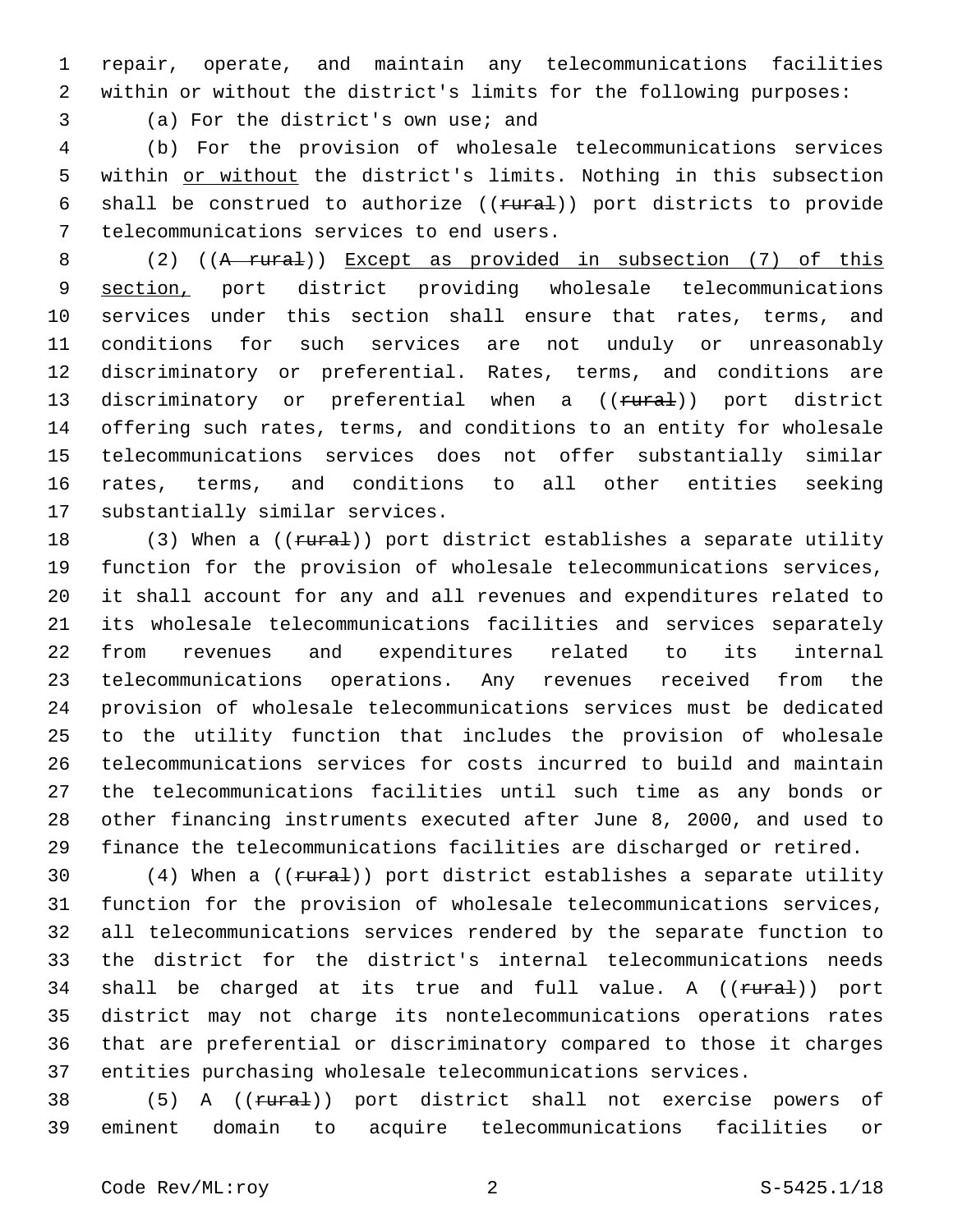contractual rights held by any other person or entity to 2 telecommunications facilities.

3 (6) Except as otherwise specifically provided, a ((rural)) port district may exercise any of the powers granted to it under this title and other applicable laws in carrying out the powers authorized under this section. Nothing in chapter 81, Laws of 2000 limits any 7 existing authority of a ((rural)) port district under this title.

 (7) A port district under this section may select a telecommunications company to operate all or a portion of the port district's telecommunications facilities. For the purposes of this section, "telecommunications company" means any for-profit entity owned by investors that sells telecommunications services to end users. Nothing in this subsection (7) is intended to limit or 14 otherwise restrict any other authority provided by law.

 (8) A port district that has not exercised the authorities provided in this section prior to the effective date of this act must develop a business case plan before exercising the authorities provided in this section. The port district must procure an 19 independent qualified consultant to review the business case plan, including the use of public funds in the provision of wholesale telecommunications services. Any recommendations or adjustments to the business case plan made during third-party review must be received and either rejected or accepted by the port commission in an open meeting.

 (9) A port district with telecommunications facilities for use in the provision of wholesale telecommunications in accordance with subsection (1)(b) of this section may be subject to local leasehold excise taxes under RCW 82.29A.040.

 **Sec. 3.** RCW 53.08.380 and 2000 c 81 s 9 are each amended to read as follows:30

 (1) A person or entity that has requested wholesale 32 telecommunications services from a ((rural)) port district may petition the commission under the procedures set forth in RCW 80.04.110 (1) through (3) if it believes the district's rates, terms, and conditions are unduly or unreasonably discriminatory or preferential. The person or entity shall provide the district notice of its intent to petition the commission and an opportunity to review within thirty days the rates, terms, and conditions as applied to it prior to submitting its petition. In determining whether a district Code Rev/ML:roy 3 3 S-5425.1/18